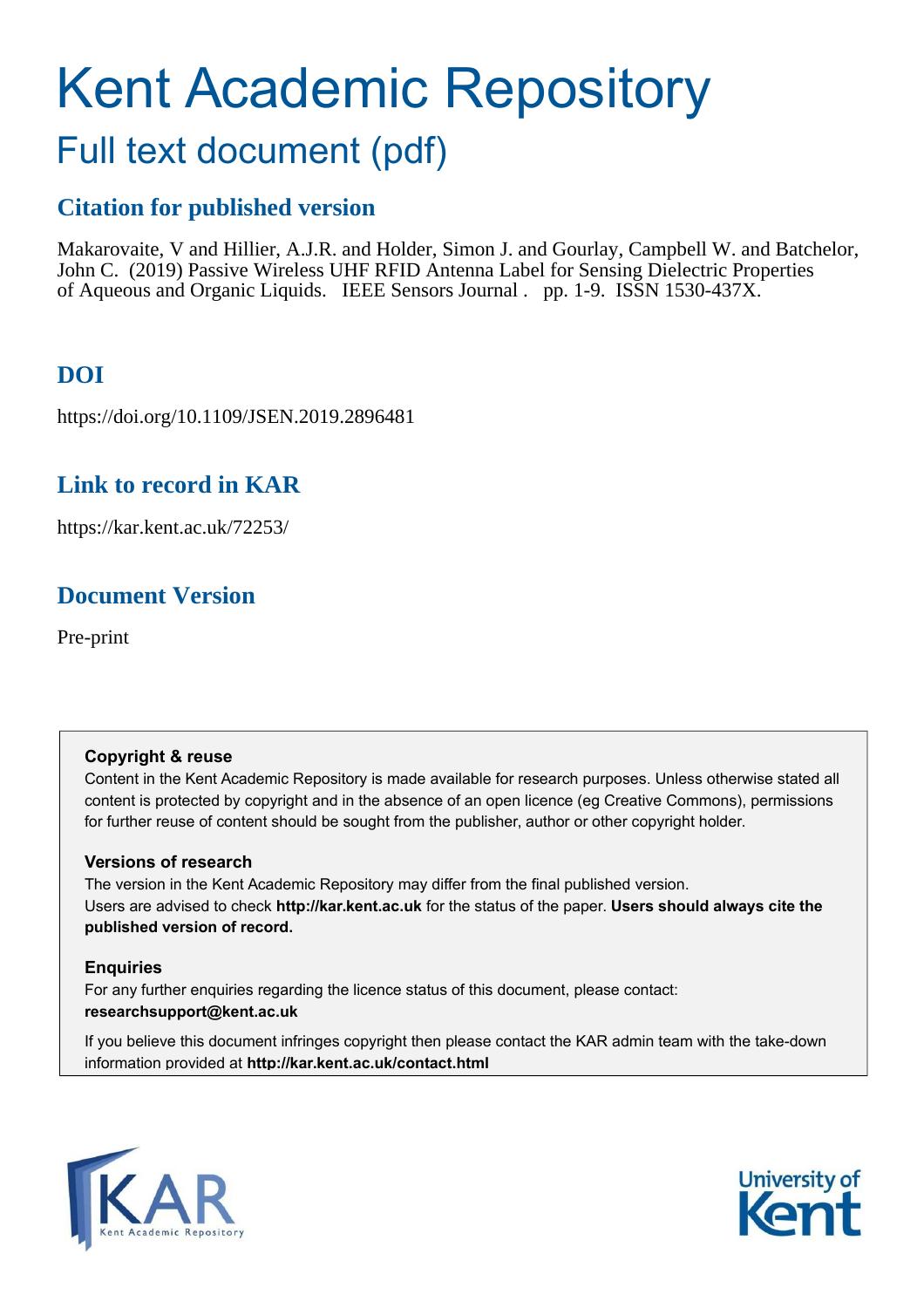This article has been accepted for publication in a future issue of this journal, but has not been fully edited. Content may change prior to final publication. Citation information: DOI 10.1109/JSEN.2019.2896481, IEEE Sens

## Journal Passive Wireless UHF RFID Antenna Label for Sensing Dielectric Properties of Aqueous and Organic Liquids

#### V. Makarovaite, Student Member, IEEE, A. J. R. Hillier, S. J. Holder, C. W. Gourlay, J. C. Batchelor, Senior Member, IEEE

**Abstract—The in situ wireless sensing of dielectric properties for organic aqueous solutions with a wide range of relative permittivities is presented. The use of a UHF passive label antenna design attached to either clear borosilicate glass bottle or petri plate is proposed and which allows for the unobtrusive, safe monitoring of the liquid solutions. The meandered dipole antenna (with a parasitic loop matching component) frequency is highly reliant on the chosen container as well as on the liquid present within, and adjusts with shifting dielectric properties. Tested solutions of high relative permittivity (such as water) along with low permittivity, lossy liquids (such as xylene) presented distinctive frequency characteristics with read distances of up to 7 meters for each type of container tested. The sensor was also able to detect 'unknown' solutions and determine the dielectric properties by utilizing standard curve analysis with an accuracy**  of  $\pm$  0.834 relative permittivity and  $\pm$  0.050 S $\cdot$ m<sup>-1</sup> conductivity **(compared to a standard dielectric measurement system available on the market). With the accuracy known, tuning the design to fit any necessary frequency is possible as a means to detect specific changes in any one liquid system. This sensor is a possible candidate for discreet real-time monitoring of liquid storage containers and an alternative for low-cost bulk liquid dielectric property identification which could be implemented in areas requiring, constant, or remote monitoring as needed.** 

**Index Terms—Antenna, battery-free, passive sensing, radio frequency identification (RFID), ultra-high frequency (UHF), wireless sensing.** 

#### I. INTRODUCTION

There are many industrial chemicals such as butanol and methanol, which produce dangerous vapors equivalent to a **L** methanol, which produce dangerous vapors equivalent to a category 4 hazard, when opened in enclosed spaces without adequate ventilation [1, 2]. This vapor inhalation can cause common symptoms such as drowsiness, dizziness and respiratory irritation, or with continued exposure can even lead to electrolyte imbalance and kidney failure [1, 2]. Therefore, identifying unknown solutions without the need to open containers and allow vapor formation could be an advantageous application for RFID sensor technology, as well as the capability to determine liquid contamination (or purity) within a closed container autonomously without user interference.

To address these issues, the sensor proposed here is a lowcost, low-complexity and unobtrusive design, useful for realtime monitoring and in situ assessment of liquid solutions such as seen within chemical research and healthcare.

#### II. MATERIAL SENSING CHARACTERIZATION

Material characterization via sensing techniques has rapidly grown within the last decade particularly in the area of low-cost, accurate material analysis and real-time monitoring of samples. Also, polar solutions (molecules with permanent dipole movements) within biomedical applications have been shown to have complex permittivity matching with biological tissues (including medical grade solutions) over the frequency ranges of 300 MHz to 6 GHz [3]. It is known that complex relative permittivity  $\varepsilon^* = \varepsilon' - j\varepsilon''$ , (where  $\varepsilon'$  is its real part,  $\varepsilon''$  is the imaginary part and  $\tan \delta = \varepsilon''/\varepsilon'$  is the loss tangent) has a strong frequency dependence due to molecular dielectric relaxation behavior [3]. In biomedical measurements such as Specific Absorption Rate (SAR), material loss can be expressed in terms of equivalent conductivity,  $\sigma$ ; where  $\sigma = 2\pi f \epsilon'' \epsilon_0$  with f being frequency and  $\varepsilon_0$  free space permittivity [3].

The high dependence of these organic solutions on frequency provides a mechanism for dielectric liquid identification when using electrically small antenna designs, which can be easily tuned to a lower frequency range via a high dielectric backing [4, 5]. However, this frequency shift is highly dependent on not only the dielectric properties but also the thickness of the backing. Therefore, it is possible to normalize solutions to reduce the effect of conductivity and permittivity for liquid differentiation [6]. This can be seen in the use of (1) for determining effective permittivity:

$$
\mathcal{E}_{\text{eff}} = \varepsilon_0 (f_0^2 / f_{\text{over}}^2) \tag{1}
$$

where  $f_0$  was the starting frequency and  $f_{over}$  is the resulting changed frequency after the addition of the polar solution [6, 7]. However, this equation is not applicable if dielectric thickness is not maintained at a constant level, meaning that thickness variation in the walls of each container (or reservoir) will skew the results [6, 7].

Organic solution identification and antenna design has been previously reviewed, and sensors exist to detect these solutions [3, 5, 8-11]. However, a single chipped design capable of identifying both polar and non-polar (no-dipole moment, low relative permittivity  $(\epsilon_r' = 2 - 11)$  and low loss (tan  $\delta$  < 0.001)) organic solutions, and spanning a range of relative permittivities, is not available due to the large variability in solution dielectric properties. Additionally, most of the current published designs for any RFID based dielectric sensing are not only incapable of testing both low and high dielectric solutions but, also, are all chipless systems functioning above 1 GHz with most requiring a minimum frequency span of 500 MHz to differentiate their limited solution dielectric ranges [3, 5, 8-11]. The present approach attempts to provide such a sensor capable of detecting and differentiating an assortment of organic liquids with dielectric constants ranging from 2 to 80 within a single design and within less than 200 MHz frequency span for research use.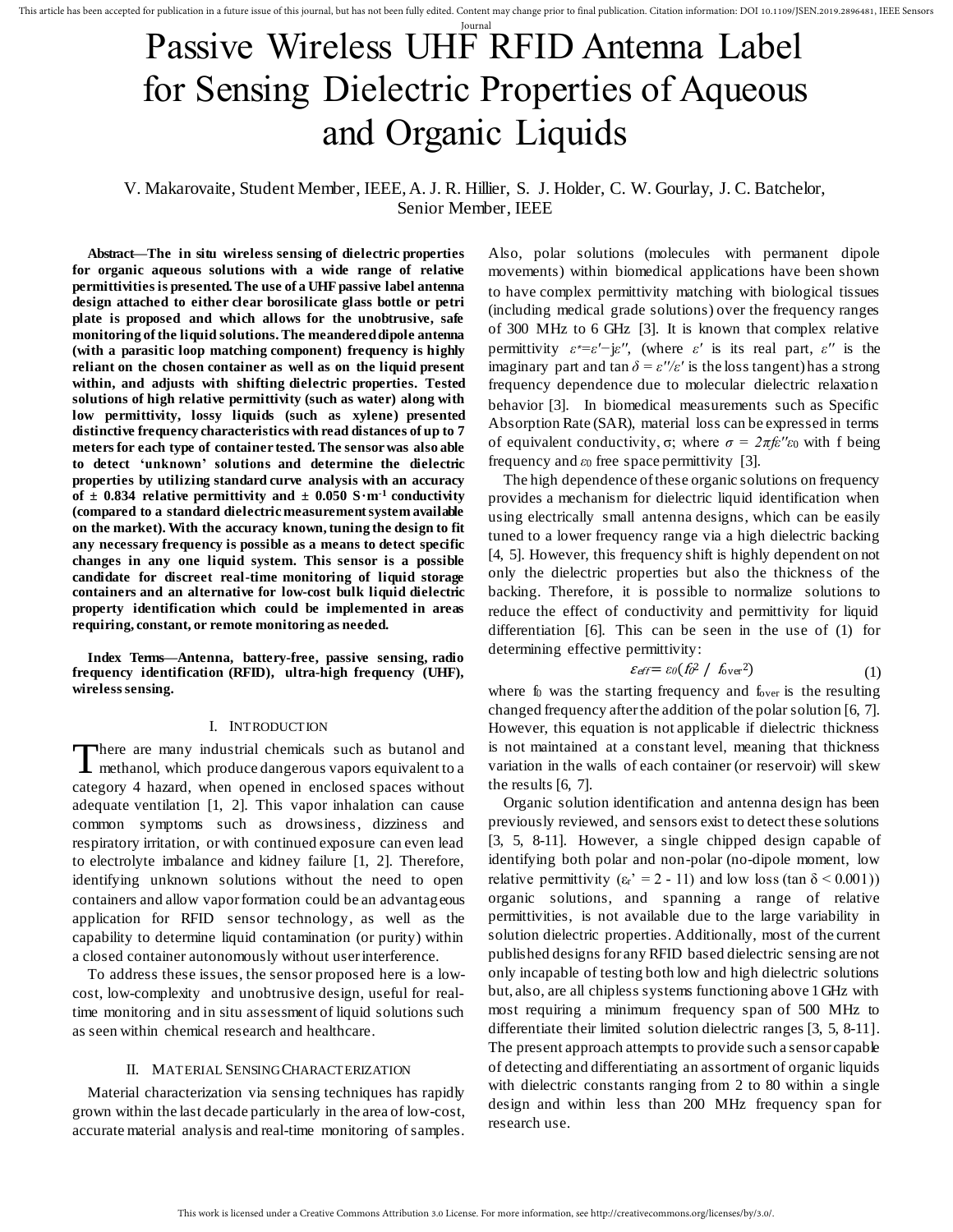#### III. METHODS

The basic principle of operation requires the excitation of a resonant mode within a known container, where the resonant frequency is dependent on the liquid present within the chosen container [3, 5]. The sensor is excited wirelessly via a reader antenna, and a calibrated Voyantic TagformancePro system [\[12\]](https://voyantic.com/tagformance) detects the resonant frequency. Specifically, the TagformancePro system ramps power up to a set max (30dBm) and stops transmission once a signal is received back to the system (correlating output to the transmitted power levels); the links for this type of system are forward power limited.

The proposed antenna label assumes a full chosen container filled to a known level (100 mL in an 80 mm diameter borosilicate glass bottle and 20 mL in a 100 mm diameter borosilicate glass petri dish) rather than a very minute sample as seen with other systems [3]. Presenting a highly lossy environment, allowing the polarity of the system to correlate with the shift in the frequency for a known thickness (fill level) of the dielectric used. This easy attachment and reading of the liquid can be affected by a change in the dielectric properties of the solution in question allowing for identification of the dielectric properties (once plotted) against known solutions of the same quantity.



Fig. 1 Liquid sensing UHF RFID half wave dipole antenna design with a 29 mm diameter and a parasitic loop matching system with three conductor widths: 1) 0.5 mm for lengths a - c and e - g; 2) 0.4 mm for lengths d, h - k; and 3) 0.3 mm for l - n.

#### A. Antenna Design

A Higgs-3 Electronic Product Code Class 1 Gen 2 RFID integrated circuit (IC)  $(Z_C = 23 - j192 \Omega)$  at 920 MHz) [13] was matched to a copper etched meandered dipole antenna (Fig. 1), by utilizing a matching resonating loop system.

In any RFID design, the impedance of the antenna  $(Z_A)$  must be conjugate matched to  $Z_C$ . Antenna placement on any material other than air will require either compensation or antenna retuning. When compensating for this change in antenna impedance, shunt scaling [14] can be utilized as an impedance matching network.

Shunt scaling uses the approach that if a reactance  $(X_p)$  is placed in parallel (shunt) with a known antenna impedance  $(Z_A)$ , then ZA can be expressed as:

$$
Z_{A} = \frac{R_{C} x_{p}^{2}}{R_{C}^{2} + (XC + X_{p})^{2}} + j \frac{X_{p} \cdot [R_{C}^{2} + X_{C} \cdot (X_{C} + X_{p})]}{(R_{C}^{2} + [X_{C} + X_{p}]^{2})}
$$
(2)

where  $R_C$  and  $X_C$  are respectively the real and imaginary parts of  $Z_c$ . Given that  $Z_A = R_A + jX_A$ , shunt scaling for resistance

[14] was used to develop a matching loop system with an alpha scalar ( $\alpha = R_A/R_C$ ) of 0.29 when the antenna, Mylar and petri glass container have a combined impedance of  $Z_A = 6.74$  – j131.9  $\Omega$  such that  $R_A = R_{tag} + R_{glass} + R_{mylar}$  and  $X_A = X_{tag} + X_{glass}$  $+$  X<sub>mylar</sub>). It was shown in [14] that when the reactance of the IC is negative  $(X_C < 0)$ , either a shunt capacitance 0.81 pF or a shunt inductance of 1.3 nH will satisfy (3) for  $\alpha = 0.29$ .

$$
X_p = \mp \frac{\sqrt{\alpha}}{1 \pm \sqrt{\alpha}} \cdot X_c \tag{3}
$$

A shunt capacitance was chosen due to its linear frequency dependence. This led to a highly meandered half-wave dipole and a 1 pF capacitive loop system of about 29 mm in diameter (Fig. 1). Altogether, the two meandered dipole sides had lengths of 122 mm (left) and 110 mm (right), more than enough to account for the needed length for a half-wave dipole at 920 MHz.

#### B. Antenna Placement

The antenna label was attached to achieve the optimal matching with the container(s) chosen [12]. For the petri dish attachment, the sensor was placed on the underside of the 100 mm diameter borosilicate glass petri dish, Fig. 2 (A). It is important to note that the borosilicate glass had a 2 mm thickness and a glass height of 12 mm. A 500 mL borosilicate glass bottle (80 mm diameter) with a 5 mm glass thickness was also tested to determine the role of glass and liquid thickness on the sensor sensitivity, Fig. 2 (A).

The TagformancePro system was arranged as indicated in Fig. 2 (C) with a calibrated 30 cm space between the reader antenna and the sensor tag attached to the solution container. The configuration was set to a 'transmitted power' sweep between 750 MHz to 1000 MHz (for the petri dish) and 800 MHz to 1000 MHz (for the bottle) with 5 MHz frequency and 0.1 dBm power steps (up to 30 dBm) to identify any shifts in resonance to allow for effective permittivity calculation in (1).

#### C. Simulation

CST software suite is a time domain based electromagnetic simulator able to model material parameters in three dimensions [\[15\].](https://www.cst.com/) For CST simulation purposes, the borosilicate glass properties were set as 7 for permittivity and  $1\times10^{-11}$ S·m<sup>-1</sup> conductivity. Mylar thickness was calculated as 0.13 mm with a permittivity of 3.6 and conductivity of  $0.0004$  S·m<sup>-1</sup>. As previously stated, the petri dish was modelled with a 100 mm diameter and 2 mm glass thickness with a liquid layer of 4 mm in height (equivalent to 20 mL of solution) (Fig. 2 (A)). The glass bottle was modelled as a cylinder with an 80 mm diameter and 5 mm wall thickness. For the liquid level equal to 100 mL of solution, a layer of 25 mm was simulated within the 115mm cylinder (Fig. 2 (A)). The simulated read distances (using built in CST capabilities) were calculated at the peak resonant frequency for each organic liquid tested, the receiver sensitivity was set at -20 dBm with a chip capacitance and impedance based on the Higgs-3 SOT IC [13] for the needed resonant frequency. This simulation sensitivity was chosen as (based on empiral experimentation) this provided a good working minimium read distance estimation without over estimation. All the simulated organic solution dielectric properties were taken from Table I and Table II. The simulated resonant frequency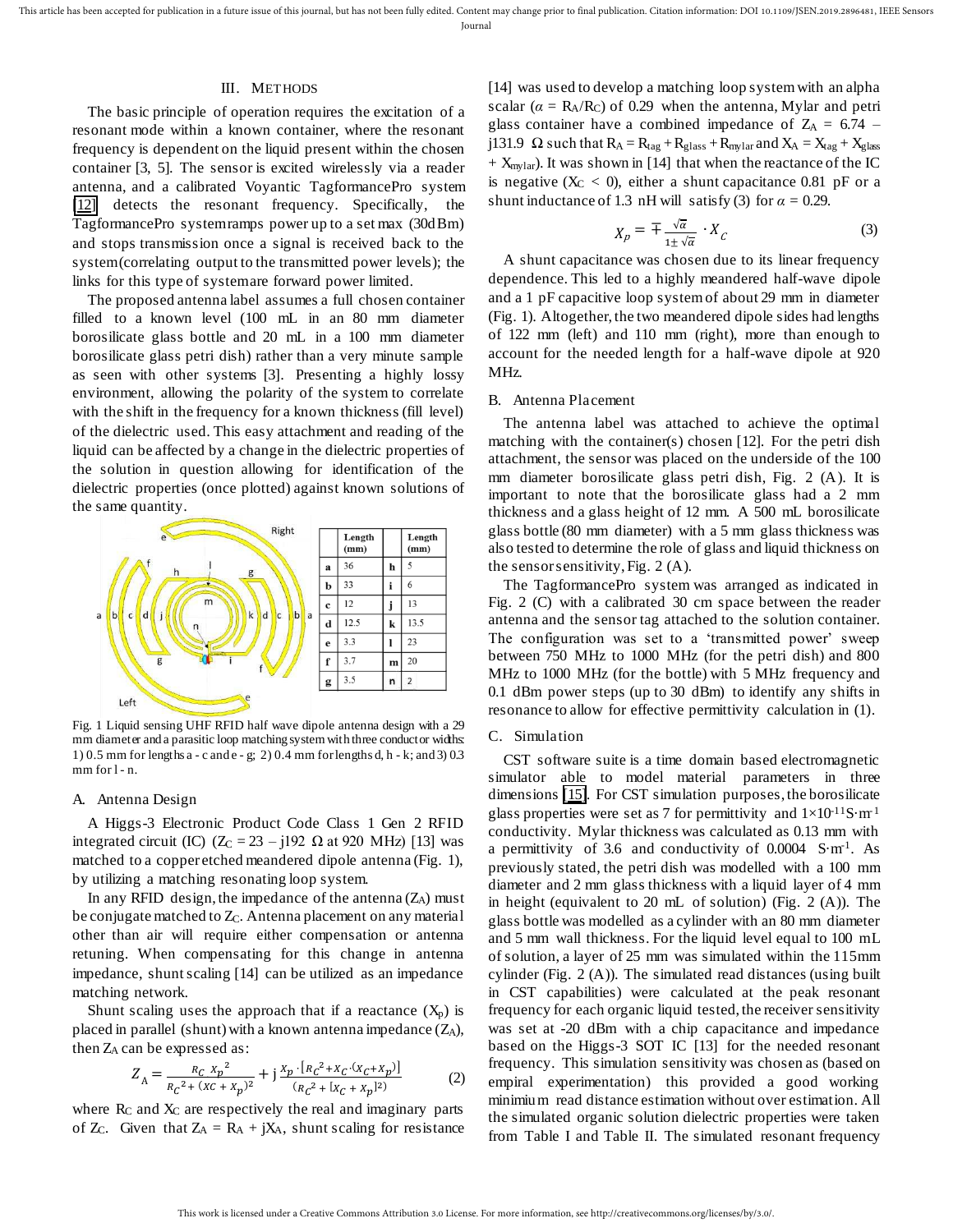responses for each liquid type and estimated read distance are shown in Fig. 3 (A) for the pertri dish and (B) for the bottle, and compared to the measured results.

It should be noted that there is no air gap between the glass and the RFID tag as the tag is directly attached onto borosilicate glass by very thin  $(< 5$  micron) adhesive layer when measured (this adhesive layer was not included in simulation as the layer thickness was not electrically significant). As tag placement variability is possible even on the standard laboratory bottles and petri dishes utilized here, a future standard procedure must be defined for sensor placement.



Fig. 2 Experimental setup. (A) Top view of antenna sensor placement on a borosilicate glass petri plate, and diagram of antenna placement of petri and bottle in side view (from CST simulation software). (B) Read range and frequency affect with change in volume within bottle. (C) Voyantic TagformancePro system arrangement with a 30 cm space between the reader antenna and the sensor on the bottom of either the borosilicate bottle or petri plate (bottle procedure shown).

#### D. Liquids

Six common organic liquids with relative permittivities ranging from 2 to 80 were chosen for determining the effectiveness of the antenna label sensor as a liquid identification system. These liquids have been studied within the antenna sensor field and their dielectric information is readily available [3, 5]. The six tested liquids were methanol, ethanol, butanol, acetone, xylene and deionized (DI) water. From experimentation, it was determined that 100 mL of solution in the 500 mL bottle presented the optimal results for differentiating various liquid chemicals. However any chemical amount up to 500 mL can be utilized for differentiation showing a discreet effective permittivity for each type of chemical.

Finally, to get a standard calibration curve for a permittivity range of 2 to 80, varying percentages of ethanol to DI water, as well as xylene to ethanol were used (Figs. 5 to 8). This allowed for a more accurate representation of how a standardized level change in permittivity affects the solution resonance frequency and effective permittivity. These standardized DI solutions were 100%, 75%, 50% and 25% percent ethanol (and the same percentages were used for xylene solutions mixed with

ethanol). The liquid solutions were named as to reflect the percentage of ethanol in each solution, for example: 25% ethanol =  $25\%$  ethanol to 75% DI water, while 25% xylene = 25% xylene to 75% ethanol. The same naming trend was utilized for all the solutions. All liquid dielectric properties were measured at 865 MHz using a SPEAG Dak 3.5 probe [\[16\]](https://www.speag.com/products/dak/dak-dielectric-probe-systems/dak-3-5-200-mhz-20-ghz/) with a Rohde and Schwarz ZVL 6 GHz network analyzer using the standard manufacturer recommended procedure [15]. The measured values are given in Table I.

**TABLE I** DIELECTRIC PROPERTIES OF THE SIX POLAR LIQUIDS USED WITHIN THE **EXPERIMENT** 

| Liquid    | Permittivity<br>(294.13K) | Conduct<br>ivity<br>S/m | Petri<br><b>Effective</b><br>Permittivity | <b>Bottle</b><br><b>Effective</b><br>Permittivity |
|-----------|---------------------------|-------------------------|-------------------------------------------|---------------------------------------------------|
| DI Water  | 78 20±0 20                | 0.09                    | 1462                                      | 1 1 9 6                                           |
| Methanol  | 30 88±0 27                | 0.38                    | 1317                                      | 1 1 4 0                                           |
| Ethanol   | 14.53±0.47                | 0.54                    | 1.227                                     | 1.126                                             |
| Acetone   | $21.10 \pm 0.30$          | 0.07                    | 1 22.7                                    | 1 1 2 6                                           |
| 1-Butanol | $475 \pm 0.34$            | 0.22                    | 1 1 1 8                                   | 1.087                                             |
| Xylene    | $2.57\pm0.15$             | 0.07                    | 1.080                                     | 1.027                                             |
| Air       |                           | 0                       |                                           |                                                   |

Calculated effective permittivity for both the borosilicate glass petri plate and 500 mL bottle. Read with the Dak system at 860 MHz frequency.

#### E. Single Frequency

After determining the sensitivity of the presented sensor, the sensors design can be tuned within any licensed EPC band to allow for easy UHF RFID liquid identification utilizing a single RFID reader without the requirement of any research quality wideband readers (as needed in previous sections). This would involve a simple adjustment to the dipole lengths. The design was tuned using parameter sweeps with CST software to determine the ideal dipole lengths for each frequency tested; calculated for 867 MHz and 920 MHz for both petri and bottle (Table IV). The results are given as left and right dipole lengths based on Fig. 1 overall side lengths.

#### F. Repeatability

To check the repeatability and accuracy of each liquid resonant frequency reading, an empty 'air' standard was run between each new replicate for every liquid tested as well as when switching between the different types of organic liquids. No noticeable resonant frequency drifts occurred throughout the experiment as each organic liquid readings were repeated in triplicate within multiple days. However, as the measurements were completed within a few weeks, it is possible that a frequency drift could occur with continued use. Therefore, all readings should be verified by the inclusion and tracking of an 'air' standard for any system utilizing this passive UHF liquid sensing system.

#### IV. RESULTS AND DISCUSSION

When measured with the Voyantic system, each organic liquid demonstrated a distinct resonant frequency in both the 2 mm thick walled petri dish, Fig. 4 (A) and the 500 mL borosilicate glass 5 mm thick walled bottle, Fig. 4 (B). There was a wider resonance separation in accordance with the effective permittivity for the thinner petri plate than the thicker bottle yet the overall trends remained the same. Empty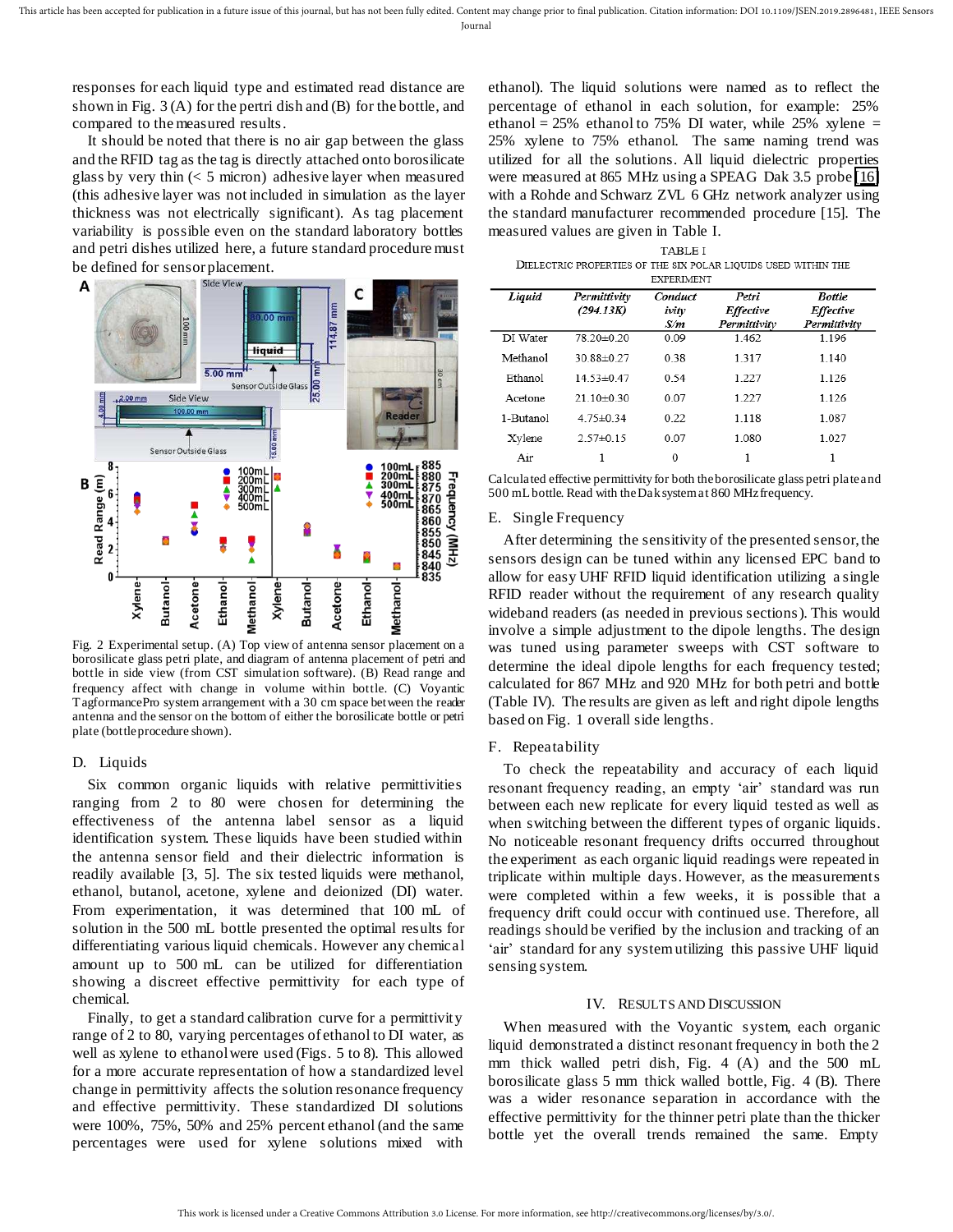containers had the highest resonance frequency whereas ethanol, acetone, and methanol showed a downward shift. Both container types had more difficulty differentiating between the alcohol solutions as these had very similar dielectric properties. However, as previously seen with the resonant frequencies, the overall trend in effective permittivity is identical between the two systems (Table I). Also, it should be noted that testing volume levels from 100 mL to 500 mL produced at most a 5 MHz resonant frequency shift for each organic liquid tested, Fig. 2 (B). Specifically, acetone produced a resonant frequency range from 845 MHz to 850 MHz (Fig. 2 (B)). Butanol and xylene also had resonant frequency shifts of 5 MHz; butanol ranged from 860 MHz to 865 MHz while xylene ranged from 880 MHz to 885 MHz (Fig. 2 (B)). Ethanol, methanol and DI water, however, remained unchanged and produced a constant resonant frequency from 100 mL to 500 mL volume of liquid (Fig. 2 (B)). However, it should be noted that with the increase above 100 mL, there was a change in read range for most of the organic liquids at their resonant frequency (Fig. 2 (B)). Though all read distances remained above 1 meter (at a minimum) throughout all the volumes tested (Fig. 2 (B)). For the petri dish, 20 mL of solution was used as the standard amount as this provided optimal repeatable results.

Finally, to verify the modulated signal resonance (S11), a loop coupling method with a network analyzer was utilized for both air readings Figs. 4 (C) and (D). This showed that both the TagformancePro and ZVL Rohde & Schwarz 6 GHz network analyzer produced the same resonant frequency for the air standards at 897 MHz (bottle) and 925 MHz (petri). Overall, the results exhibited the expected trends for increasing permittivity leading to a downward shift in resonance frequency.

#### A. Measured Resonance Shifts

The sensor match on the petri dish was achieved at a resonant frequency for air from 920 to 925 MHz with a bandwidth of about 100 MHz (transmitted power equal to or smaller than 15 dBm) equivalent to read range of 6.1 m when measured on the TagformancePro reader. For the bottle, the same resonance shift trend was seen. These results were as expected based on simulations as seen within Figs. 3 (A) and (B). The measured resonant frequency of the empty bottle also matched the desired frequency band at 915 to 925 MHz, resonating at 900 MHz with an acceptable bandwidth of about 100 MHz.

The loss in sensor sensitivity for the increased glass thickness in the bottle suggests that the material effect of the glass was overestimated by CST simulation when matched to air (Figs. 3 (A) and (B)). Due to the circular and parasitic nature of the antenna design, the electric fields add in phase rather than cancel leading to increased material penetration by the fields than modeled. This would also explain why the simulated read ranges were a fraction of the distances measured by the TagformancePro reader, Figs. 3 (A) and (B). When looking at directivity, the sensor design had a unidirectional appearance, with theta at both  $0^{\circ}$  and  $180^{\circ}$  representing the vertical main beam directions.

#### B. Measured Resonance Shifts

The sensor match on the petri dish was achieved at a resonant frequency for air from 920 to 925 MHz with a bandwidth of about 100 MHz (transmitted power equal to or smaller than

15 dBm) equivalent to read range of 6.1 m when measured on the TagformancePro reader. For the bottle, the same resonance shift trend was seen. These results were as expected based on simulations as seen within Figs. 3 (A) and (B). The measured resonant frequency of the empty bottle also matched the desired frequency band at 915 to 925 MHz, resonating at 900 MHz with an acceptable bandwidth of about 100 MHz.

The loss in sensor sensitivity for the increased glass thickness in the bottle suggests that the material effect of the glass was overestimated by CST simulation when matched to air (Figs. 3 (A) and (B)). Due to the circular and parasitic nature of the antenna design, the electric fields add in phase rather than cancel leading to increased material penetration by the fields than modeled. This would also explain why the simulated read ranges were a fraction of the distances measured by the TagformancePro reader, Figs. 3 (A) and (B).



Fig. 3 Resonant frequency for the tested polar solutions within a borosilicate glass (A) petri dish and (B) bottle. Simulated and real resonant frequency readings had a good match for the chemicals tested; however, the read distance was underestimated for the simulated results compared to the real results. Real results showed no deviation between repeats with the highest read distances presenting for air, xylene and acetone in the petri setup and only air and xylene for the bottle setup  $(n = 3)$ . Simulated results for water were averaged between the two observed resonant peaks in bottle (B) simulation only as all other simulations produced the same single resonance peak with multiple repeats. C) Simulated farfield directivity cut at phi 90° for each liquid tested at resonance with linear scaling for both petri and bottle settings. Theta 0° and 180° represent main vertical beam.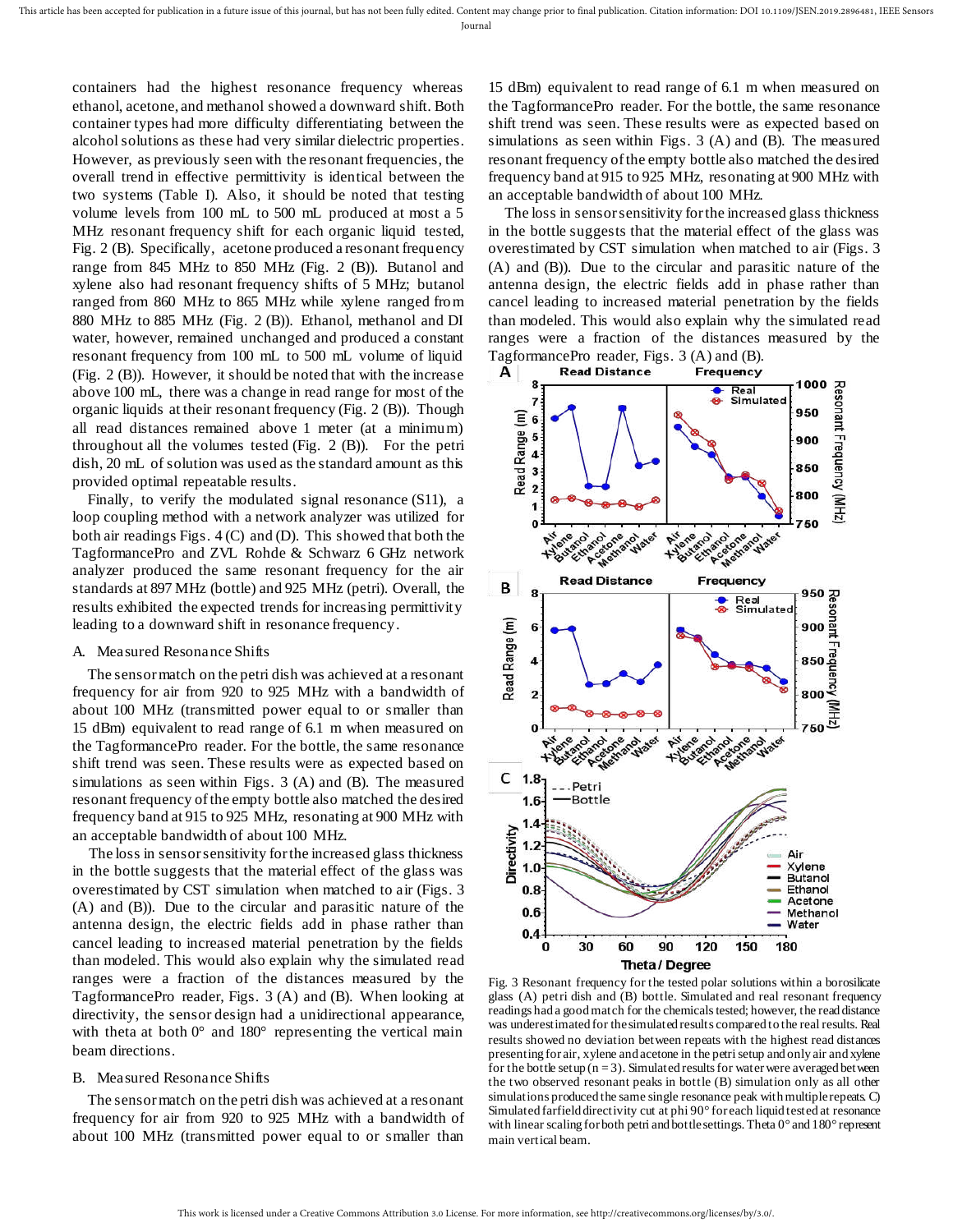The resonance frequencies of each organic solution encompassed read ranges between 7 to 2 m for the petri dish, Fig. 3 (A), and 6 to 3 m for the bottle, Fig. 3 (B), dependent on the chemical used. This suggests that this sensor design is suited for use on glass containers. Air and xylene provided the longest read ranges for both glass containers (around 6 m for both in the bottle, and 6.1 and 6.7 m respectively for air and xylene in the petri dish). Xylene is a low polarity viscous fluid with a low conductivity (400  $pS·m<sup>-1</sup>$ ) and relative permittivity (2.6) [17], and able to cause a 35 MHz downward shift compared to air (permittivity 1 and conductivity  $0.008 \text{ pS} \cdot \text{m}^{-1}$ ) while increasing the read distance of the tag, Figs. 4 (A) and 3 (A). Also, for the petri measurement, acetone showed a read range above 6.5 m.



Fig. 4 Transmitted power for the tested polar solutions within A) 2 mm thick borosilicate glass petri dish and B) 5 mm thick borosilicate glass bottle. As permittivity increases, a downward shift in resonance occurs as expected. The three replicates for each chemical had no deviation ( $n = 3$ ). (C) Petri and (D) bottle: S11 check for resonance without a modulated signal (in air) using a 2 cm loop coupled system with a ZVL Rhode & Schwarz network analyzer.

The overall trends between the calculated effective permittivities were identical between both sensor tag applications with a slight increase in sensitivity within the petri

plate system allowing for a more distinct chemical identification when only using effective permittivity (Table I). Based on the results, increased glass thickness seems to decouple the liquid from the sensor enough to reduce the sensitivity of the sensor. This is most noticeable between the alcohols as there is a much smaller resonance difference between butanol, ethanol/acetone and methanol within the glass bottle, than for the petri dish. For example, the tag on butanol resonates at 875 MHz while methanol resonates at 800 MHz within the petri dish, whereas in the bottle the same solutions resonate at 860 MHz and 840 MHz respectively, Figs. 3 (A) and (B). That is a difference of 75 MHz versus 20 MHz for the same solutions.

#### C. Standardization of Ethanol Solutions

Ethanol solutions were utilized to achieve a standard curve for identifying solution properties based on the effective permittivity and to determine the relationship between the standard dielectric properties and effective permittivity. The petri dish set-up was utilized as it exhibited more sensitivity as seen in Section IV (A). There is a large difference between the air, 100% ethanol and DI water measurements (Fig. 5); however, the measurements between 75% ethanol and 25% ethanol become more difficult to differentiate as the values clustered around an effective permittivity of 1.3 (Table II). The resonance frequencies showed sensor tag read distances between 2 and 4 m with most of the samples giving around 3 m (Fig. 6).



Fig. 5 Measurement of ethanol calibration solutions within a 2 mm thick borosilicate glass petri dish (three replicates each). There was some deviation within the replicates seen with 100% xylene and 25% xylene; however, the variance did not change the resonant frequencies just affected the transmitted power levels. There was a downward shift with increasing permittivity and less variance between solutions of close conductivity. Only 75% xylene and 100% xylene were indistinguishable from each other, all other solution mixes had unique resonance points.

There is an adequate variability between the permittivities within these close values but the conductivity does not show such a high variability (Table II and Fig. 7). It should be noted that conductivity affects resonance; however, it is primarily dependent on relative permittivity as it cannot affect a change alone within an acceptable correlation margin. Excluding air, the highest conductivity variance (with a relative low change in permittivity) stepwise is seen between DI water and 25% ethanol with a change of 0.114 S·m-1 causing only 10 MHz shift, whereas, a conductivity change of 0.053 S·m-1 between 100% and 75% ethanol showed a shift of 35 MHz. For the same calibration steps, even if conductivity only decreases by 0.053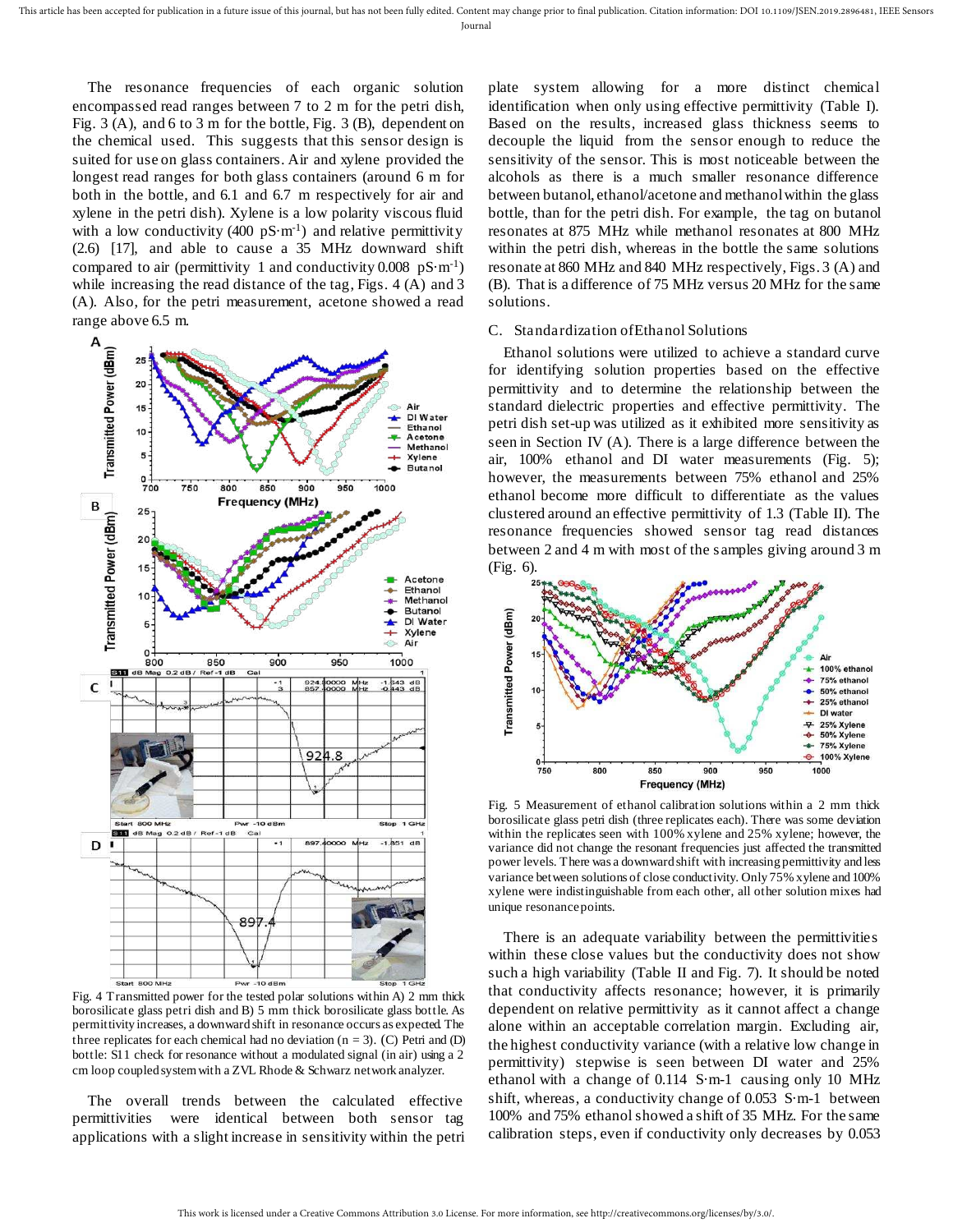S·m-1, the permittivity doubles leading to a more substantial downward frequency shift.

In order to make a complete permittivity curve, xylene was also mixed with ethanol (rather than DI water) to reduce the relative permittivity below that of absolute ethanol. Permittivity ranged from 2.4 to around 16, whereas conductivity varied from around  $0.02$  to  $0.5$  S·m<sup>-1</sup> (Fig. 6). This further indicates that relative permittivity plays a primary role in frequency shifts than conductivity alone as 50% ethanol and 25% xylene both have similar conductivities (0.35 and 0.37 S·m<sup>-1</sup>, respectively), yet had a resonant frequency shift of 50 MHz owing to a relative permittivity difference of more than 30.

EXPERIMENTAL EFFECTIVE PERMITTIVITY FOR A RANGE OF ETHANOL **SOLUTIONS** 

|         | Permittivity<br>(297.45K) | Conductivity<br>(S/m) | Petri Effective<br>Permittivity |
|---------|---------------------------|-----------------------|---------------------------------|
| Water   | 77.8                      | 0.169                 | 1.426                           |
| 25%     | 64.6                      | 0.283                 | 1.389                           |
| Ethanol |                           |                       |                                 |
| 50%     | 48.9                      | 0.35                  | 1.337                           |
| Ethanol |                           |                       |                                 |
| 75%     | 33.6                      | 0.427                 | 1.320                           |
| Ethanol |                           |                       |                                 |
| 100%    | 16.2                      | 0.483                 | 1.213                           |
| Ethanol |                           |                       |                                 |
|         | Permittivity              | Conductivity          | Petri Effective                 |
|         | (299.15K)                 | (S/m)                 | Permittivity                    |
| 100%    | 2.4                       | 0.023                 | 1.068                           |
| Xylene  |                           |                       |                                 |
| 75%     | 4.9                       | 0.096                 | 1.068                           |
| Xylene  |                           |                       |                                 |
| 50%     | 7.8                       | 0.225                 | 1.17                            |
| Xylene  |                           |                       |                                 |
| 25%     | 11.1                      | 0.372                 | 1.18                            |
| Xylene  |                           |                       |                                 |
|         |                           |                       |                                 |

The permittivity was varied from 2.4 to 78 by mixing ethanol with either DI water or xylene. Only 100% xylene and 75% xylene showed no difference within the calculated effective permittivity with both exhibiting at 1.068. Read with the Dak system at 860 MHz frequency.



Fig. 6 Measure resonant frequency for the tested ethanol mixtures within a borosilicate glass petri dish. The read range showed between 2 m to about 4 m. The highest read distances were seen with 'air' at 4.3 m and both 100% and 75% xylene solutions about 3.8 m.

Also, comparing effective permittivity only against measured conductivities with simple linear regression for all the ethanol standardization solutions, they produced no significant differences (p value > 0.05 and  $R^2 = 0.168$ ). However, when conductivity was included in the calculations alongside relative permittivity, a strong relationship was noted with effective

permittivity, Fig. 7. This led to the creation of an equation for  $\epsilon_{\text{eff}}$  relating  $\epsilon'$  and  $\sigma$  obtained from a multivariate regression analysis and shown in Fig. 7.

As noted, relative permittivity and conductivity both simultaneously affect tag resonance on chemical solutions (as these values are known to be frequency dependent) especially when using a single type of sensor design. Thus, effective permittivity could be a better (or equivalent) identifier for chemical solutions than dielectric constant alone as it normalizes all the outside factors other than the chemical composition allowing for a single measurement using a UHF RFID reader only.



Fig. 7 XYZ plot of dielectric properties of the ethanol calibration solutions used within the experiment for the glass petri plate with 20 mL of each solutions from Table II. Comparison of calculated effective permittivity and measured standard permittivity and conductivity of solutions. A multivariate regression was used to determine the relationship between the effective permittivity and the relative permittivity and conductivity. Both conductivity  $(\sigma)$  and relative permittivity  $(\varepsilon')$  affect effective permittivity  $(\varepsilon_{\text{eff}})$ . The adjusted R-square value showed a correlation of 0.97 with a high significance (2.24e-6).

#### D. Interpolation of *"*Unknowns*"*

There is a clear differentiation between the standardization mixtures (Fig. 6) particularly when comparing relative permittivity or effective permittivity against resonant frequency (Fig. 8). In this instance, relative permittivity with linear regression produces an R² value of 0.825 while effective permittivity gives an R² value of 0.994 (Fig. 8). This shows that resonant frequency only has an acceptable correlation with effective permittivity and not relative permittivity on its own. All three curve fit equations plotted in Figs. 7 and 8 allow for the determination of dielectric properties of a solution from only the calculated effective permittivity without the need for additional equipment other than a UHF RFID reader.

It is possible to estimate an unknown solution's dielectric properties and resonant frequency by using the effective permittivity standard curve presented in this paper, (Figs. 7 and 8 (A)). To examine this, all the solutions in Table I were remeasured due to the increase in ambient temperature (294.13K to 297.45K) as temperature is known to affect dielectric properties [18]. This led to a slight shift in the effective permittivities for solutions in Table I (referred to as the "unknowns" for comparison reasons). The values in Table III indicate that the system was affected by the change in temperature between the two reading sets as expected. However, the correlation between the standard dielectric testing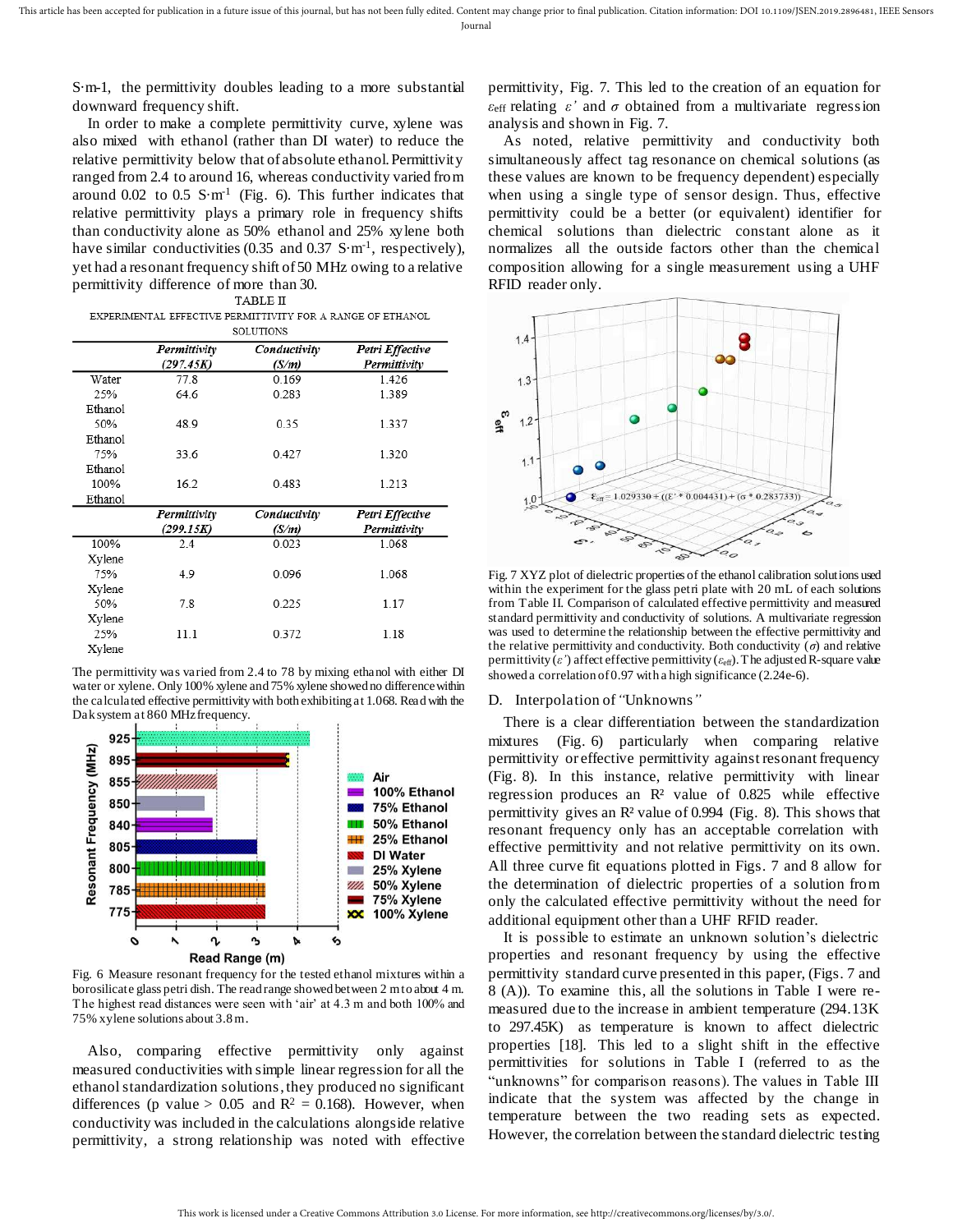Journal

system (SPEAG Dak 3.5 probe system) and the presented sensor design showed high accuracy. It is expected that dielectric properties would change with temperature that is why all dielectric measuring equipment (such as the SPEAG Dak system) available on the market require a calibration step for temperature.

For example, butanol shows an effective permittivity ( $\varepsilon$ <sub>eff</sub>) of 1.131, making the dielectric properties between 75% and 50% xylene (Table II). By utilizing the equations plotted in Figs. 7 and 8, it is possible to produce a calculated relative permittivity of 6.55 and calculated conductivity of 0.26  $S·m<sup>-1</sup>$ . This is within 0.26 of the measured permittivity  $(\varepsilon'_m)$  and 0.04 S·m<sup>-1</sup> of the measured conductivity  $(\sigma_m)$  of the butanol values measured at 297.45K (Table III). Also, it should be noted that with the change in temperature, acetone ( $\varepsilon_{\text{eff}}$  = 1.253) and ethanol ( $\varepsilon_{\text{eff}}$  = 1.238) were distinguishable from each other. By repeating this for all the other measured liquid dielectric and resonance values within Table I, it is possible to determine that the current system (when using only effective permittivity) has a calculated accuracy of  $\pm$  0.834 relative permittivity and  $\pm$  0.050 S·m<sup>-1</sup> conductivity when looking at the correlation between the standard Dak dielectric measurement probe system and the presented sensor design.

It should be noted that acetone values were excluded for the conductivity calculation of the mean absolute deviation (MAD) as the proposed system cannot differentiation below a conductivity of  $0.096$  S·m<sup>-1</sup> as seen with the lack of differentiation between 75% and 100% xylene standards. The same was done for permittivity values where methanol was excluded due to being an outlier but if methanol values were included then the average deviation would still only be within  $\pm$  2.2 relative permittivity; this is equivalent to an R<sup>2</sup> value difference of 0.9997 versus 0.986 (respectively) with linear regression analysis.



Fig. 8 (A) The relationship between effective permittivity and relative permittivity. No linear relationship exists, but by using an allometric model, there exist a power relationship where 'x' (relative permittivity) is proportional to 'y' (effective permittivity), when 'x' is set to a power 'c' multiplied by 'b'

and combined with 'a'; a significant  $R^2$  value of 0.981 is shown. (B) Standard curve of effective permittivity and relative permittivity against resonant frequency. Calculated effective permittivity exhibits a clear linear relationship with resonant frequency (p value < 0.05;  $R^2 = 0.994$ ) while the relationship between measured relative permittivity and resonant frequency alone is not significant (p value >  $0.05$ ;  $R<sup>2</sup> = 0.825$ ). Included equation corresponds with a linear regression for effective permittivity to help interpolate unknown samples.

DIELECTRIC PROPERTIES OF THE SIX "UNKNOWN" LIOUIDS USED WITHIN THE EXPERIMENT (297 45K)

| Liquid         | $\varepsilon_{m}'$ | $\sigma_{m}$ | $\varepsilon_{\it eff}$ | Calc.                  | Calc. | Error         | Error                 |
|----------------|--------------------|--------------|-------------------------|------------------------|-------|---------------|-----------------------|
|                |                    | (S/m)        |                         | $\epsilon^{\text{!`}}$ | σ     | $\varepsilon$ | σ                     |
|                |                    |              |                         |                        | (S/m) |               | (S/m)                 |
| DI Water       | 77.8               | 0.169        | 1.426                   | 80.44                  | 0.142 | $+2.64$       | $-0.027$              |
|                | $_{\pm}$           |              |                         |                        |       |               |                       |
|                | 0.09               |              |                         |                        |       |               |                       |
| Methanol       | 31.5               | 0.38         | 1.327                   | 40.43                  | 0.418 | $+8.93a$      | $+0.038$              |
|                | $_{\pm}$           | $\pm$        |                         |                        |       |               |                       |
|                | 0.24               | 0.02         |                         |                        |       |               |                       |
| Ethanol        | 16.2               | 0.483        | 1.213                   | 15.52                  | 0.405 | $-0.680$      | $-0.078$              |
|                | $_{\pm}$           | 士            |                         |                        |       |               |                       |
|                | 0.19               | 0.001        |                         |                        |       |               |                       |
| Acetone        | 22.39              | 0.055        | 1.253                   | 22.30                  | 0.440 | $-0.090$      | $+0.385$ <sup>a</sup> |
|                | $_{\pm}$           | 士            |                         |                        |       |               |                       |
|                | 0.05               | 0.001        |                         |                        |       |               |                       |
| $1-$           | 6.29               | 0.218        | 1.131                   | 6.55                   | 0.255 | $-0.260$      | $+0.037$              |
| <b>Butanol</b> | $_{\pm}$           | 士            |                         |                        |       |               |                       |
|                | 0.007              | 0.001        |                         |                        |       |               |                       |
| Xylene         | $3.5 +$            | 0.16         | 1.068                   | 3.00                   | 0.094 | $-0.500$      | $-0.066$              |
|                | 0.23               | 士            |                         |                        |       |               |                       |
|                |                    | 0.001        |                         |                        |       |               |                       |
| Air            | $\mathbf{1}$       | 0            | 1                       | x                      | x     | x             | x                     |
| Mean           | x                  | X            | x                       | X                      | x     | 0.834         | 0.05                  |
| Absolute       |                    |              |                         |                        |       |               |                       |
| Deviation      |                    |              |                         |                        |       |               |                       |

(MAD)

Calculated dielectric properties from effective permittivity in comparison to SPEAG Dak system measured values. Read with the Dak system at 860 MHz frequency. Symbol 'a' shows outliers excluded from MAD calculation. TABLE IV

CST SOFTWARE SIMULATED DIPOLE TUNING

|                    | <b>Bottle</b>             |      |                        |      | Petri                      |      |                        |      |
|--------------------|---------------------------|------|------------------------|------|----------------------------|------|------------------------|------|
| <b>Type</b>        | ETSI 865.6 -<br>867.6 MHz |      | $FCC 902 -$<br>928 MHz |      | ETSI 865.6<br>$-867.6$ MHz |      | $FCC 902 -$<br>928 MHz |      |
|                    | Right                     | Left | Right                  | Left | Right                      | Left | Right                  | Left |
| Air                | 108                       | 120  | X                      | X    | 110                        | 122  | X                      | х    |
| Acetone<br>Ethanol | 94                        | 106  | 82                     | 94   | 93                         | 105  | 85                     | 97   |
| Methanol           | 92                        | 104  | 80                     | 92   | 90                         | 102  | 80                     | 92   |
| <b>Butanol</b>     | X                         | X    | 85                     | 97   | X                          | X    | 90                     | 102  |
| Xylene             | 102                       | 114  | 94                     | 106  | 105                        | 117  | 95                     | 107  |
| Water              | 78                        | 90   | 70                     | 82   | 72                         | 84   | 66                     | 78   |

CST simulation adjusted lengths (mm) of each dipole side to fit a single UHF RFID reader within the EPC 18000-6C RFID regulations. Th*e 'X' notes*  chemicals that do not require any additional tag tuning to fit suggested frequency band.

#### E. Single Frequency

As this design is ultimately a dipole antenna, it is easily tunable to fit any chemical by a simple tuning approach. Also, due to this design's sensitivity to minute changes in dielectric properties, it could potentially be used to detect chemical contamination within these closed glass systems as in Fig. 5 (ethanol was diluted with DI water). Therefore, it should be possible to utilize a single UHF frequency by adjusting the dipole lengths of this design to fit any regional frequency regulations for UHF antennas. Table IV shows just such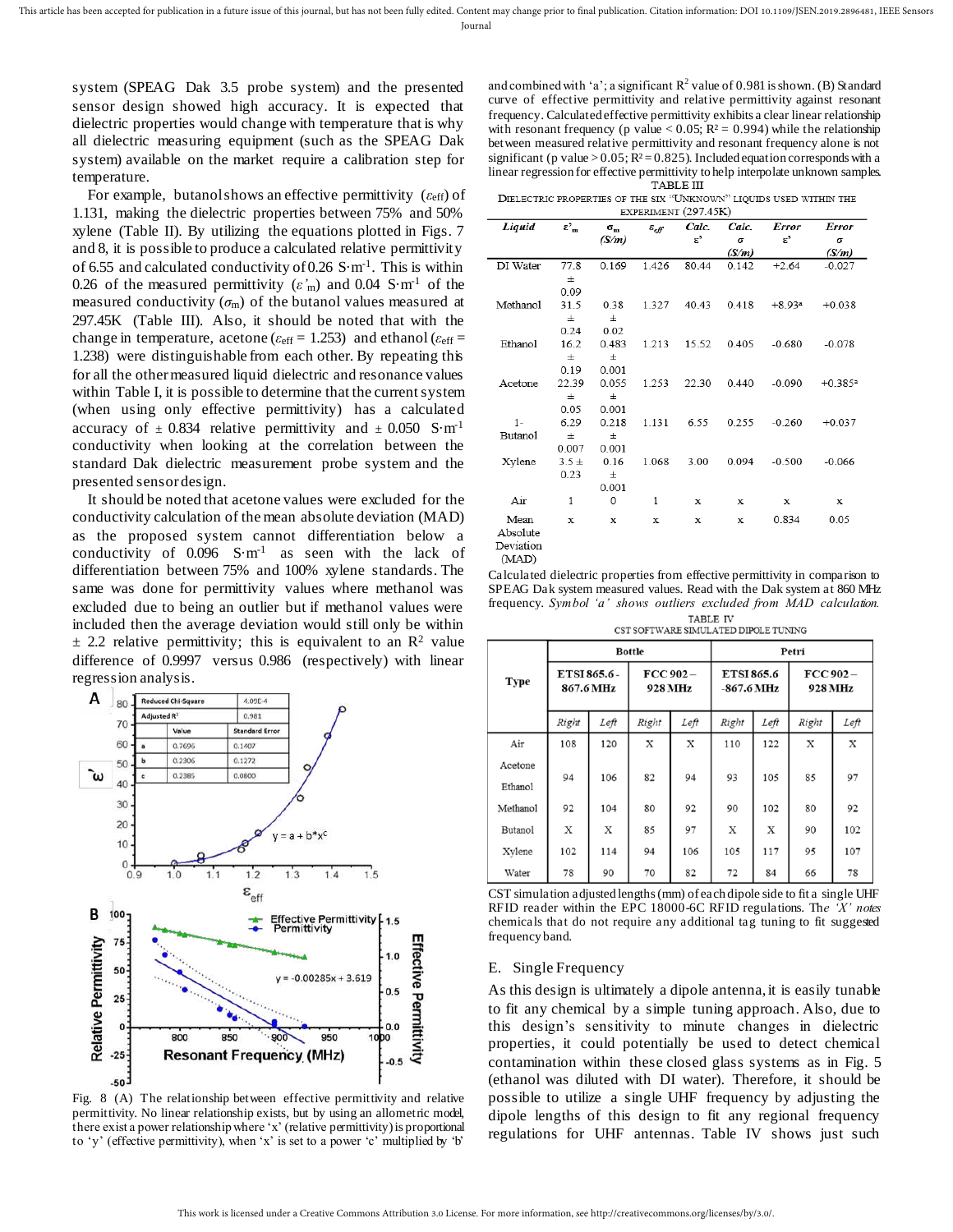changes needed to match the frequencies within either the ETSI or FCC EPC Class 1 Gen 2 ISO18000-6C RFID requirements. In the future this could allow for any chemical to be tested for contamination or purity within a closed bottled system as long as the tested dielectric properties fall within the known sensing parameters (seen in Sections IV (A) through (C)).

#### **CONCLUSION**

A concept for liquid chemical identification was proposed and evaluated based on the shift in the resonant frequency of an applied UHF RFID chipped tag. There was a good correlation between the measured results with the presented sensor design in comparison to a standard dielectric identification system (SPEAG Dak 3.5 probe system) currently available on the market. To our best knowledge this is the first chipped passive UHF RFID sensor design for liquid identification and dielectric measurement capable of being utilized with a minimum of a 2 meter read range for both low and high permittivity liquid solutions.

If all values within an identification system are kept stable, effective permittivity can be calculated from the observed resonance frequency shift, and used to differentiate between chemical liquids within both 2 mm and 5 mm borosilicate glass containers at an accuracy of  $\pm$  0.834 relative permittivity and  $\pm$  $0.050$  S·m<sup>-1</sup> conductivity when compared to a standard dielectric measurement system available on the market.

When used within a closed bottle system, this design can differentiate between hazardous chemicals without the need to open the bottle and experience exposure to hazardous vapors. Utilizing a single passive sensor design as well as a single UHF wideband RFID reader (to differentiate all organic liquids as tested); it is possible to determine the dielectric properties of liquid solutions (within the parameters of the calibration curve) without the need of bespoke equipment. It should be noted that the full range of liquid differentiation is aimed at laboratory utilization not for the general market as to detect the full range of dielectric constants (2 to 80 permittivity as shown here) would be outside of the allowable regional frequency regulations for EPC class 1 Gen 2 ISO18000-6C RFID. This is proposed as a cost effective and quick alternative for chemical identification without the need to invest in expensive dielectric testing systems in addition to expensive wideband readers.

For more practical use, this design could be easily tuned in the future to function at a single frequency for any specific liquid chemical as long as that chemical falls within the 2 to 80 permittivity range as described here. Therefore, this design could potentially be used to detect contamination within closed vessels as long as the dielectric changes are above the sensitivity of the described system. This sensor tag would be ideal for future 'smart' storage system integration within research facilities or hospitals requiring automatic chemical tracking, easy contamination and/ or chemical identification within large autonomous storage rooms requiring both hand-off and continuous readings via an integrated reader antenna. The tag could also be utilized in a tracking system for closed liquid containers (such as during manufacturing/ shipping of hazardous chemicals) as the presented design is a compact antenna label with good read distances on glass (6 meters in air).

As previously stated, this design is not intended to replace what is currently available on the market, in terms of dielectric property measurements, but rather to present a cheap, easy to manufacture sensor alternative for liquid bulk identification within known parameters using only a single wideband UHF RFID reader antenna or for the detection of dielectric changes (such as contamination) within a liquid by utilizing a tuned version of this design to fit any ETSI band as needed.

#### **REFERENCES**

[1] CDC Emergency Response Card. Accessed: June 06, 2018. [Online]. Available:

https://www.cdc.gov/niosh/ershdb/emergencyresponsecard\_29750029.html.

[2] Thermo Fisher Scientific Butanol Safety Data Sheet. Accessed: June 06, 2018. [Online]. Available: https://www.fishersci.com/shop. Accessed: 06- June-2018.

[3] A. P. Gregory, R. N. Clarke, "A review of RF and microwave techniques for dielectric measurements on polar liquids", IEEE Trans. Dielectrics Electr. Insul., vol. 13, no. 4, pp. 727-743, Aug. 2006.

[4] V. S. Pranavsesh and P. Jain, "Study of effect of dielectric superstrate on resonance frequency of patch antenna and measurement of dielectric constant of superstrate", Proc. of International Conference on Computational Techniques in Information and Communication Technologies (ICCTICT), New Delhi, 2016, pp. 575-579.

[5] A. J. Cole, P.R. Young, "Chipless liquid sensing using a slotted cylindrical resonator", IEEE Sensors Journal, vol. 18, no. 1, pp. 149-156, Jan. 2018.

[6] P. S. Bansode, K. Makhija, S. A. Gangal and R. C. Aiyer, "Nondestructive measurement of dielectric constant using a 2.4 GHz microstrip patch antenna," Proc. of International Symposium on Physics and Technology of Sensors (ISPTS), Pune, 2015, pp. 219-223.

[7] D. Mathur, S. K. Bhatnagar and V. Sahula, "Nondestructive method for measuring dielectric constant of sheet materials," Proc. of IEEE Region 10 Conference TENCON 2011, Bali, Indonesia, pp.1105-1109, 2011

[8] Costa, F., Gentile, A., Genovesi, S., Buoncristiani, L., Lazaro, A., Villarino, R., & Girbau, D. (2018). A Depolarizing Chipless RF Label for Dielectric Permittivity Sensing. IEEE Microwave and Wireless Components Letters, 28(5), 371-373.

[9] H. Lobato-Morales, A. Corona-Chávez, J. L. Olvera-Cervantes, R. A. Chávez-Pérez, José Luis, "Wireless Sensing of Complex Dielectric Permittivity of Liquids Based on the RFID," IEEE Transactions on Microwave Theory and Techniques, vol. 62, no. 9, pp. 2160-2167, Sep. 2014.A. Lazaro et al., "Chipless Dielectric Constant Sensor for Structural Health Testing," IEEE Sensors Journal, pp. 1–1, 2018

[10] Lazaro, A., Villarino, R., Costa, F., Genovesi, S., Gentile, A., Buoncristiani, L., & Girbau, D. (2018). Chipless Dielectric Constant Sensor for Structural Health Testing. IEEE Sensors Journal.

[11] M. Abdolrazzaghi, M. Daneshmand, and A. K. Iyer, "Strongly Enhanced Sensitivity in Planar Microwave Sensors Based on Metamaterial Coupling" IEEE Transactions on Microwave Theory and Techniques, vol. PP, no. 99, pp. 1–13, 2018.

[12] Voyantic Tagformance Pro. Accessed: June 06, 2018. [Online]. Available: https://voyantic.com/tagformance.

[13] Higgs-3 product overview. Accessed: May 25, 2017. [Online]. Available: http://www.alientechnology.com/products/ic/higgs-3.

[14] S. Zuffanelli, P. Aguilà, G. Zamora, F. Paredes, F. Martín and J. Bonache, "An impedance matching method for optical disc-based UHF-RFID tags," 2014 IEEE International Conference on RFID (IEEE RFID), Orlando, FL, 2014, pp. 15-22.

[15] CST-Dassault Systemes. Accessed: October 10, 2018. [Online]. Available: https://www.cst.com/

[16] SPEAG Dak 3.5. Accessed: June 06, 2018. [Online]. Available: https://www.speag.com/products/dak/dak-dielectric-probe-systems/dak-3-5- 200-mhz-20-ghz.

[17] Shell Chemicals Xylene Data Sheet. Accessed: June 06, 2018. [Online]. Available: https://www.shell.com/business-customers/chemicals/ourproducts/solvents-hydrocarbon/aromatic-solvents.

[18] B. Abedian and K. N. Baker, "Temperature Effect on the Electrical Conductivity of Dielectric Liquids", IEEE Trans. Dielectrics Electr. Insul., vol. 15, no. 3, pp. 888-892, June 2008.